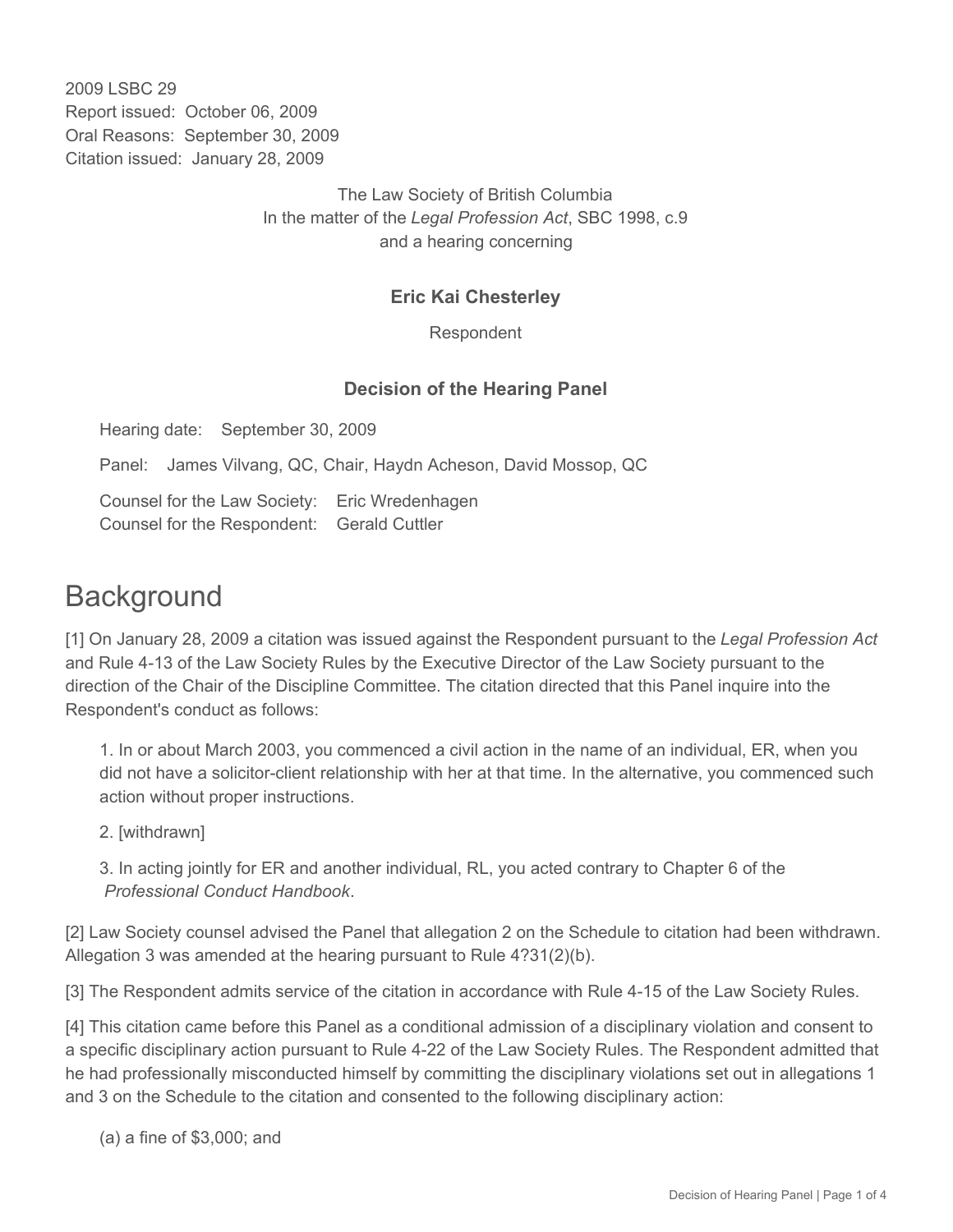(b) costs of \$1,500, both fine and costs payable in equal monthly installments of \$500 over a nine-month period commencing December 1, 2009.

## **Agreed Statement of Facts**

[5] An Agreed Statement of Facts was filed in these proceedings. It provided as follows:

1. The Respondent was admitted to the bar of the Province of British Columbia on June 30, 1976.

2. The Respondent practises primarily in the areas of criminal law and wills and estates, but also practises civil litigation and real estate law.

3. In early December 2002, RL retained the Respondent to act for him in an action (the " Action" ) involving RL's claim to an interest in land registered in the name of his father, BH, located in [Town], British Columbia (the " Property" ).

4. After considering the matter, the Respondent advised RL that his mother, ER (BH's ex-wife) would be the proper party to make the claim in respect of the Action.

5. On December 5, 2002, RL emailed ER. He told her that he had been talking to the Respondent about starting an action against BH, and he asked her to sign on as a party to the action.

6. On December 5, 2002, ER replied to RL and stated, in part, " Yes, of course I'll do that. Just let me know when and how."

7. Following this email exchange, RL told the Respondent that ER agreed to be a party in the Action and provided ER's address and telephone number to the Respondent. RL told the Respondent that he would pay the Respondent's fees.

8. The Respondent believed that ER had agreed to be a party in the Action. However, he did not contact ER to confirm this.

9. On or about February 22, 2003, the Respondent telephoned ER to obtain information from her with respect to the potential action against BH. They had not spoken previously. The Respondent asked ER questions that pertained to the Action but did not inform ER that she would be named as a plaintiff in the Action.

10. On March 10, 2003, the Respondent filed a Writ of Summons and Statement of Claim naming ER as the plaintiff in the Action. The Respondent filed the Action with an honestly held belief that ER had agreed to be named as a plaintiff, but the Respondent admits that, as of March 10, 2003, ER had not authorized him to do so.

11. On March 14, 2003, the Respondent wrote a reporting letter in which he enclosed a copy of the filed Action Writ of Summons and Statement of Claim, and advised that a Certificate of Pending Litigation had been registered against the Property. The letter was addressed to ER's address but it was inadvertently addressed to RL. The Respondent intended to send his March 14, 2003 letter to both ER and RL.

12. On or about April 14, 2003, after ER had learned that she had been named as plaintiff in the Action, ER spoke with the Respondent by telephone. During this conversation ER agreed to let the Action Writ and Statement of Claim in her name stand. Following her discussion with the Respondent, ER sent RL an email summarizing her understanding of the litigation and her role in it.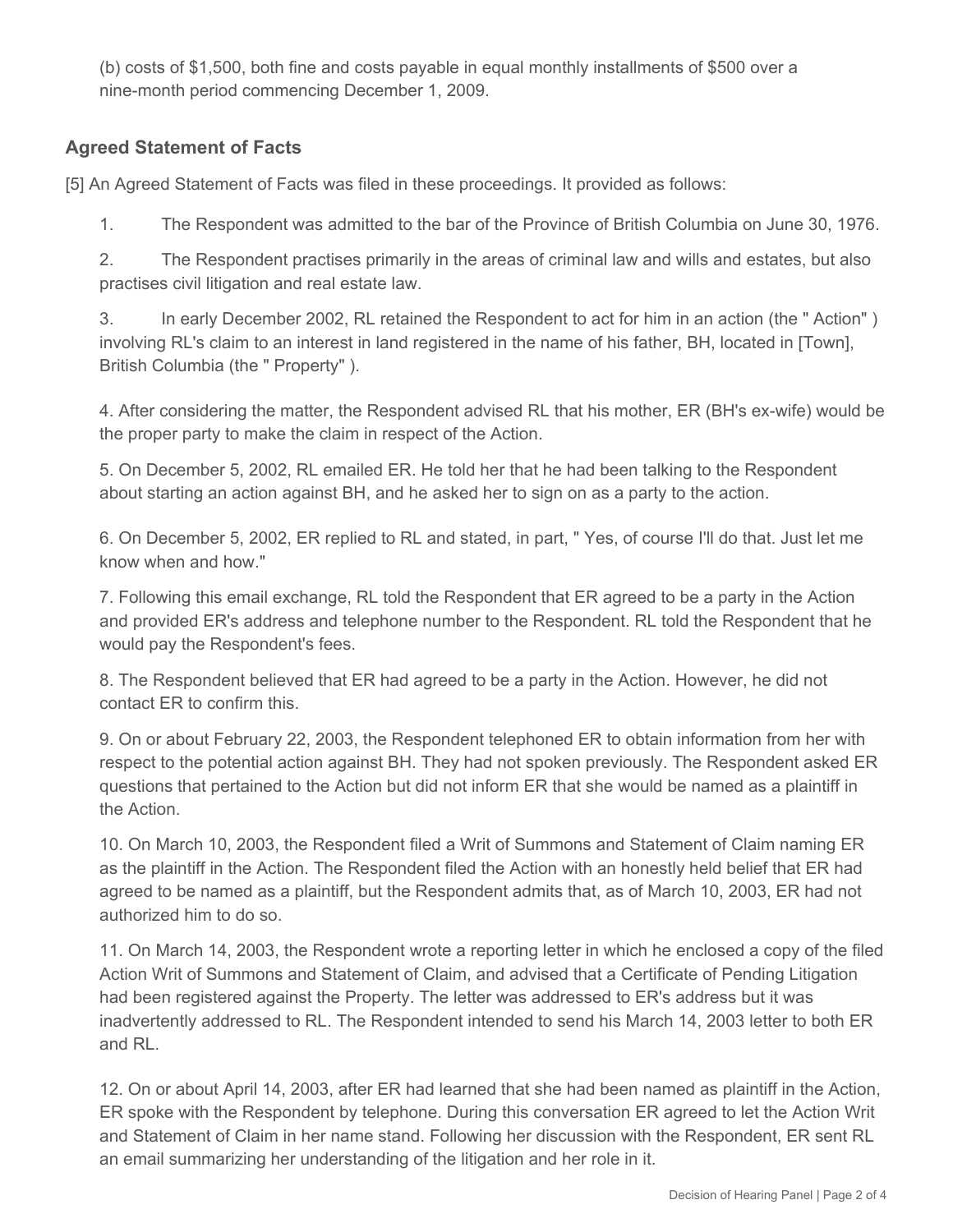13. The Respondent did not advise ER in the course of their April 14, 2003 conversation that there was a risk that she might be required to pay the defendant's costs.

14. In or about October 2003, ER retained the Respondent to defend her in an action started by her daughter against BH in which ER had been named as a third party defendant.

15. In or about November 2003, RL was added as a plaintiff in the Action. At some point prior to November 2005, BH also sued RL.

16. At no time between April 2003 and November 2003, or subsequently, did the Respondent fulfill the requirements of Chapter 6, Rule 4 of the *Professional Conduct Handbook*. Specifically, he did not explain to ER the principle of undivided loyalty; advise ER that no information received from her could be treated as confidential as between ER and RL; or secure the informed consent of ER as to the course of action to be followed if a conflict arose between ER and RL.

17. On December 15, 2005, on instructions from ER and RL, the Respondent filed a Notice of Discontinuance of the Action.

18. Opposing counsel subsequently brought an application for costs. On March 9 and 10, 2006, a hearing was held before Master Patterson. On March 14, 2006, the Respondent wrote to ER to report on the hearing.

19. In Reasons for Judgment released on April 12, 2006, Master Patterson held that the defendants were entitled to special costs payable by the plaintiffs.

20. On June 28, 2006, counsel for the parties again appeared before Master Patterson. Master Patterson allowed costs against RL and ER at \$25,783.05.

21. On June 29, 2006, the Respondent met with ER. The Respondent also prepared a reporting letter to RL and ER by the Respondent which was subsequently sent.

22. On or about August 14, 2006, ER wrote to the Respondent regarding her questions over the payment of costs.

23. On August 15, 2006, a Subpoena to Debtor was filed requiring ER to appear in Court on August 28, 2006.

24. ER subsequently settled her costs at \$13,475.21, which she paid by bank draft on August 18, 2006.

25. ER filed a complaint with the Law Society against the Respondent on August 29, 2006.

26. The Respondent cooperated fully with respect to the Law Society's investigation of ER's complaint.

27. On November 3, 2008, the Respondent, through his counsel, made the following statement:

At the outset, it should be made clear that Mr. Chesterley acknowledges that he did not obtain instructions from ER to name her as Plaintiff before he commenced the Action. Mr. Chesterley honestly but mistakenly relied on the advice of ER's son, RL, that ER agreed to be named as the plaintiff in the Action. Mr. Chesterley acknowledges that he did not explain to ER the risk that she might be liable to pay costs to the defendant before the action was commenced.

Mr. Chesterley acknowledges that he did not explicitly state to ER that he intended to name her as the Plaintiff during this conversation [on February 22, 2003] and that he should have obtained clear